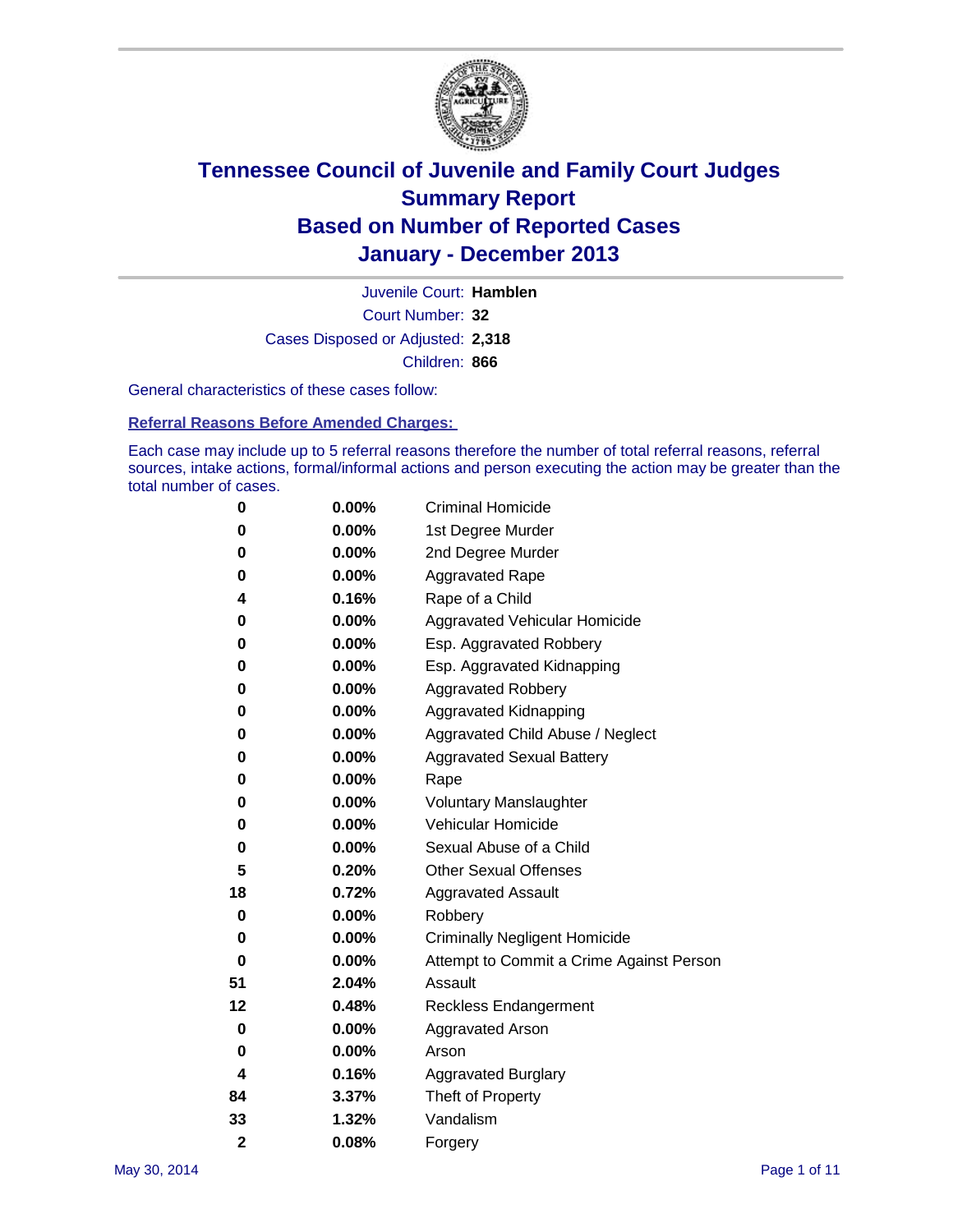

Court Number: **32** Juvenile Court: **Hamblen** Cases Disposed or Adjusted: **2,318** Children: **866**

#### **Referral Reasons Before Amended Charges:**

Each case may include up to 5 referral reasons therefore the number of total referral reasons, referral sources, intake actions, formal/informal actions and person executing the action may be greater than the total number of cases.

| 0            | 0.00%    | <b>Worthless Checks</b>                                     |
|--------------|----------|-------------------------------------------------------------|
| $\mathbf{2}$ | 0.08%    | Illegal Possession / Fraudulent Use of Credit / Debit Cards |
| 11           | 0.44%    | <b>Burglary</b>                                             |
| 1            | 0.04%    | Unauthorized Use of a Vehicle                               |
| 0            | 0.00%    | <b>Cruelty to Animals</b>                                   |
| 1            | 0.04%    | Sale of Controlled Substances                               |
| 6            | 0.24%    | <b>Other Drug Offenses</b>                                  |
| 18           | 0.72%    | Possession of Controlled Substances                         |
| $\pmb{0}$    | 0.00%    | <b>Criminal Attempt</b>                                     |
| 3            | 0.12%    | Carrying Weapons on School Property                         |
| $\mathbf{2}$ | 0.08%    | Unlawful Carrying / Possession of a Weapon                  |
| 6            | 0.24%    | <b>Evading Arrest</b>                                       |
| 4            | 0.16%    | Escape                                                      |
| 6            | 0.24%    | Driving Under Influence (DUI)                               |
| 14           | 0.56%    | Possession / Consumption of Alcohol                         |
| 7            | 0.28%    | Resisting Stop, Frisk, Halt, Arrest or Search               |
| $\mathbf 2$  | 0.08%    | <b>Aggravated Criminal Trespass</b>                         |
| 1            | 0.04%    | Harassment                                                  |
| 5            | 0.20%    | Failure to Appear                                           |
| $\mathbf 2$  | 0.08%    | Filing a False Police Report                                |
| 0            | $0.00\%$ | Criminal Impersonation                                      |
| 41           | 1.64%    | <b>Disorderly Conduct</b>                                   |
| 7            | 0.28%    | <b>Criminal Trespass</b>                                    |
| $\mathbf 2$  | 0.08%    | <b>Public Intoxication</b>                                  |
| $\bf{0}$     | 0.00%    | Gambling                                                    |
| 87           | 3.49%    | Traffic                                                     |
| $\bf{0}$     | $0.00\%$ | <b>Local Ordinances</b>                                     |
| 0            | 0.00%    | Violation of Wildlife Regulations                           |
| 0            | $0.00\%$ | Contempt of Court                                           |
| 211          | 8.46%    | Violation of Probation                                      |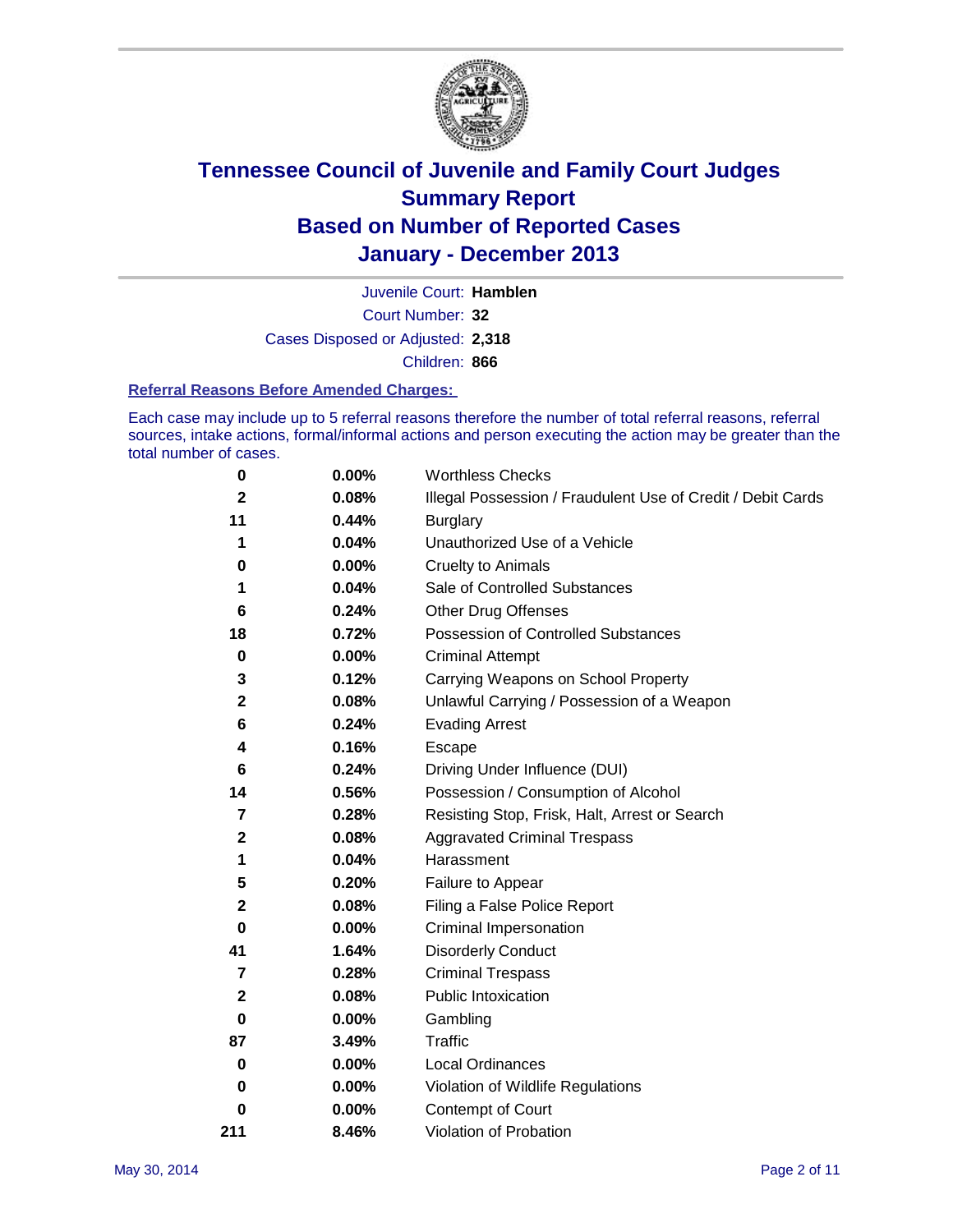

Court Number: **32** Juvenile Court: **Hamblen** Cases Disposed or Adjusted: **2,318** Children: **866**

#### **Referral Reasons Before Amended Charges:**

Each case may include up to 5 referral reasons therefore the number of total referral reasons, referral sources, intake actions, formal/informal actions and person executing the action may be greater than the total number of cases.

| 2,494        | 100.00%  | <b>Total Referrals</b>                 |
|--------------|----------|----------------------------------------|
| 62           | 2.49%    | Other                                  |
| 0            | 0.00%    | <b>Consent to Marry</b>                |
| $\bf{0}$     | 0.00%    | <b>Request for Medical Treatment</b>   |
| 0            | $0.00\%$ | <b>Child Support</b>                   |
| 13           | 0.52%    | Paternity / Legitimation               |
| 52           | 2.09%    | Visitation                             |
| 121          | 4.85%    | Custody                                |
| 230          | 9.22%    | <b>Foster Care Review</b>              |
| 5            | 0.20%    | <b>Administrative Review</b>           |
| 283          | 11.35%   | <b>Judicial Review</b>                 |
| 20           | 0.80%    | Violation of Informal Adjustment       |
| $\mathbf{2}$ | 0.08%    | <b>Violation of Pretrial Diversion</b> |
| 60           | 2.41%    | <b>Termination of Parental Rights</b>  |
| 757          | 30.35%   | Dependency / Neglect                   |
| 9            | 0.36%    | <b>Physically Abused Child</b>         |
| 15           | 0.60%    | <b>Sexually Abused Child</b>           |
| 0            | $0.00\%$ | <b>Violation of Curfew</b>             |
| $\mathbf 2$  | 0.08%    | Violation of a Valid Court Order       |
| 18           | 0.72%    | Possession of Tobacco Products         |
| 0            | $0.00\%$ | Out-of-State Runaway                   |
| 32           | 1.28%    | In-State Runaway                       |
| 133          | 5.33%    | Truancy                                |
| 7            | 0.28%    | <b>Unruly Behavior</b>                 |
| 21           | 0.84%    | Violation of Aftercare                 |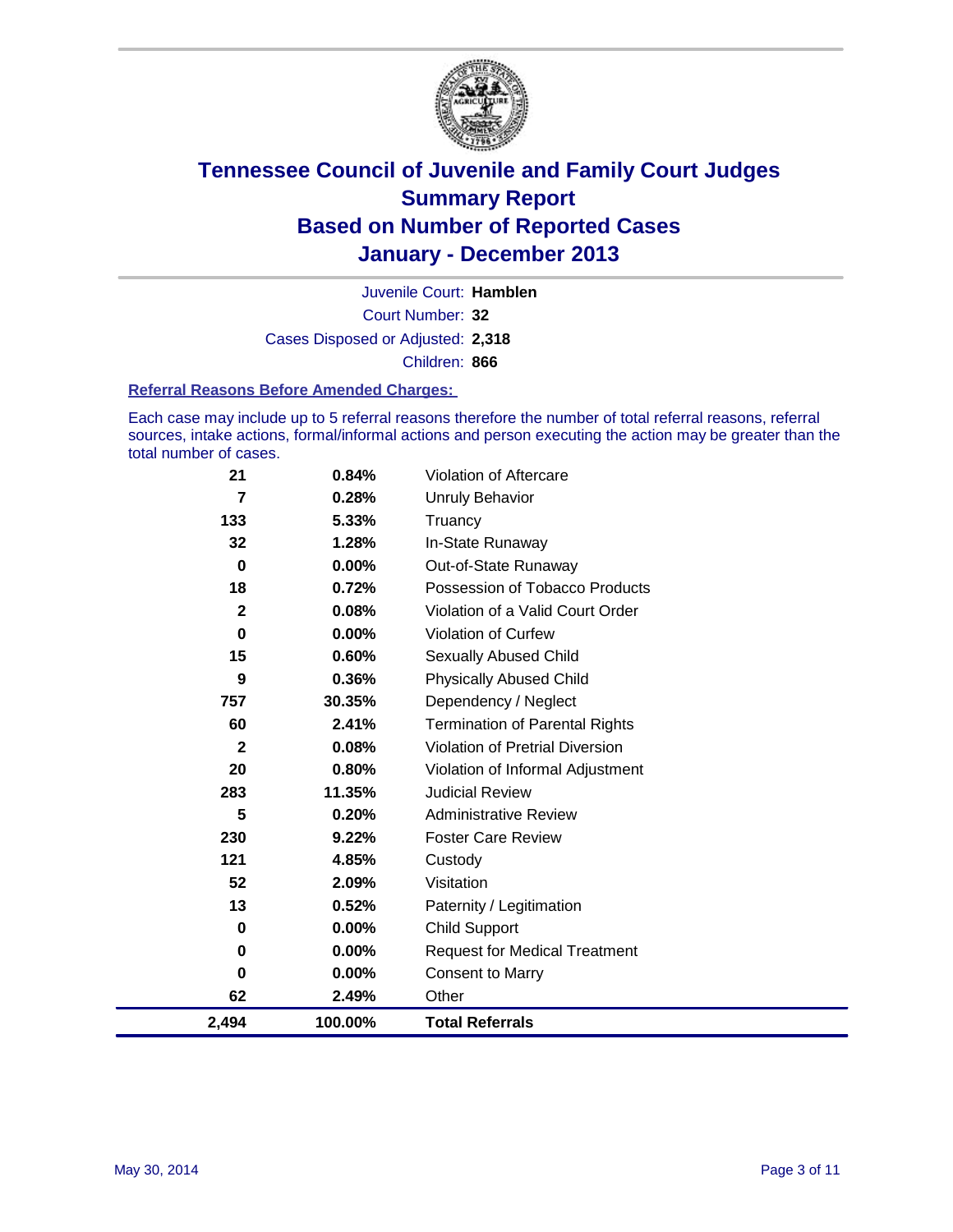

| Juvenile Court: Hamblen    |                                   |                                   |  |  |  |
|----------------------------|-----------------------------------|-----------------------------------|--|--|--|
|                            | Court Number: 32                  |                                   |  |  |  |
|                            | Cases Disposed or Adjusted: 2,318 |                                   |  |  |  |
|                            | Children: 866                     |                                   |  |  |  |
| <b>Referral Sources: 1</b> |                                   |                                   |  |  |  |
| 408                        | 16.36%                            | Law Enforcement                   |  |  |  |
| 179                        | 7.18%                             | Parents                           |  |  |  |
| 92                         | 3.69%                             | <b>Relatives</b>                  |  |  |  |
| 1                          | 0.04%                             | Self                              |  |  |  |
| 134                        | 5.37%                             | School                            |  |  |  |
| 0                          | $0.00\%$                          | <b>CSA</b>                        |  |  |  |
| 1,096                      | 43.95%                            | <b>DCS</b>                        |  |  |  |
| 0                          | $0.00\%$                          | <b>Other State Department</b>     |  |  |  |
| $\bf{0}$                   | $0.00\%$                          | <b>District Attorney's Office</b> |  |  |  |
| 457                        | 18.32%                            | <b>Court Staff</b>                |  |  |  |
| 0                          | 0.00%                             | Social Agency                     |  |  |  |
| 15                         | 0.60%                             | <b>Other Court</b>                |  |  |  |
| 43                         | 1.72%                             | Victim                            |  |  |  |
| 0                          | $0.00\%$                          | Child & Parent                    |  |  |  |
| 0                          | $0.00\%$                          | Hospital                          |  |  |  |
| $\bf{0}$                   | $0.00\%$                          | Unknown                           |  |  |  |
| 69                         | 2.77%                             | Other                             |  |  |  |
| 2,494                      | 100.00%                           | <b>Total Referral Sources</b>     |  |  |  |

### **Age of Child at Referral: 2**

| 866 | 100.00% | <b>Total Child Count</b> |
|-----|---------|--------------------------|
| 0   | 0.00%   | <b>Unknown</b>           |
| 1   | 0.12%   | Ages 19 and Over         |
| 152 | 17.55%  | Ages 17 through 18       |
| 192 | 22.17%  | Ages 15 through 16       |
| 103 | 11.89%  | Ages 13 through 14       |
| 72  | 8.31%   | Ages 11 through 12       |
| 346 | 39.95%  | Ages 10 and Under        |
|     |         |                          |

<sup>1</sup> If different than number of Referral Reasons (2494), verify accuracy of your court's data.

<sup>2</sup> One child could be counted in multiple categories, verify accuracy of your court's data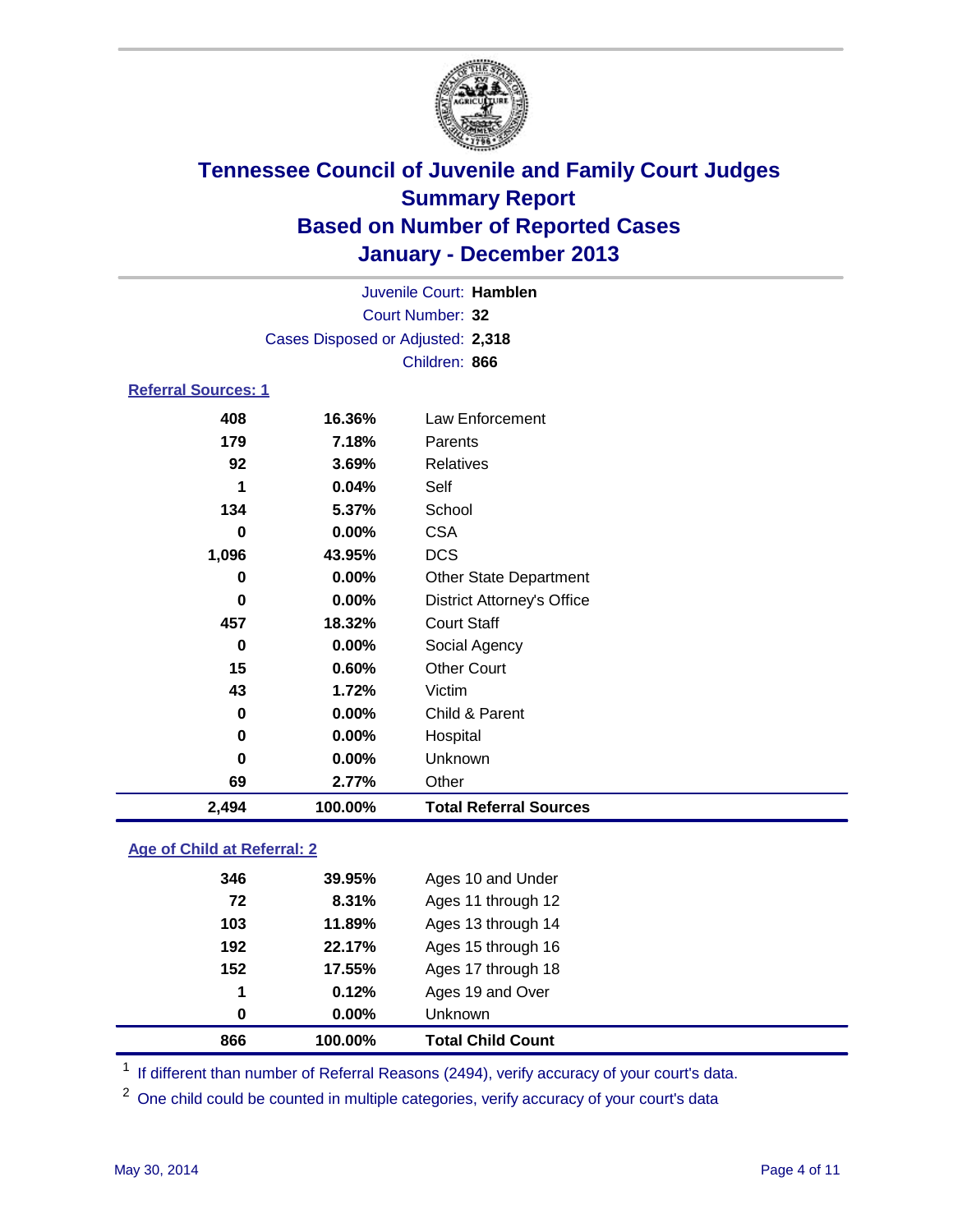

| Juvenile Court: Hamblen                 |                                   |                          |  |  |
|-----------------------------------------|-----------------------------------|--------------------------|--|--|
|                                         | Court Number: 32                  |                          |  |  |
|                                         | Cases Disposed or Adjusted: 2,318 |                          |  |  |
|                                         |                                   | Children: 866            |  |  |
| Sex of Child: 1                         |                                   |                          |  |  |
| 483                                     | 55.77%                            | Male                     |  |  |
| 383                                     | 44.23%                            | Female                   |  |  |
| $\bf{0}$                                | 0.00%                             | Unknown                  |  |  |
| 866                                     | 100.00%                           | <b>Total Child Count</b> |  |  |
| Race of Child: 1                        |                                   |                          |  |  |
| 755                                     | 87.18%                            | White                    |  |  |
| 42                                      | 4.85%                             | African American         |  |  |
| 1                                       | 0.12%                             | Native American          |  |  |
| 5                                       | 0.58%                             | Asian                    |  |  |
| 61                                      | 7.04%                             | Mixed                    |  |  |
| $\mathbf{2}$                            | 0.23%                             | Unknown                  |  |  |
| 866                                     | 100.00%                           | <b>Total Child Count</b> |  |  |
| <b>Hispanic Origin: 1</b>               |                                   |                          |  |  |
| 117                                     | 13.51%                            | Yes                      |  |  |
| 747                                     | 86.26%                            | <b>No</b>                |  |  |
| $\mathbf 2$                             | 0.23%                             | Unknown                  |  |  |
| 866                                     | 100.00%                           | <b>Total Child Count</b> |  |  |
| <b>School Enrollment of Children: 1</b> |                                   |                          |  |  |
| 637                                     | 73.56%                            | Yes                      |  |  |
| 229                                     | 26.44%                            | <b>No</b>                |  |  |
| $\bf{0}$                                | 0.00%                             | Unknown                  |  |  |
| 866                                     | 100.00%                           | <b>Total Child Count</b> |  |  |

One child could be counted in multiple categories, verify accuracy of your court's data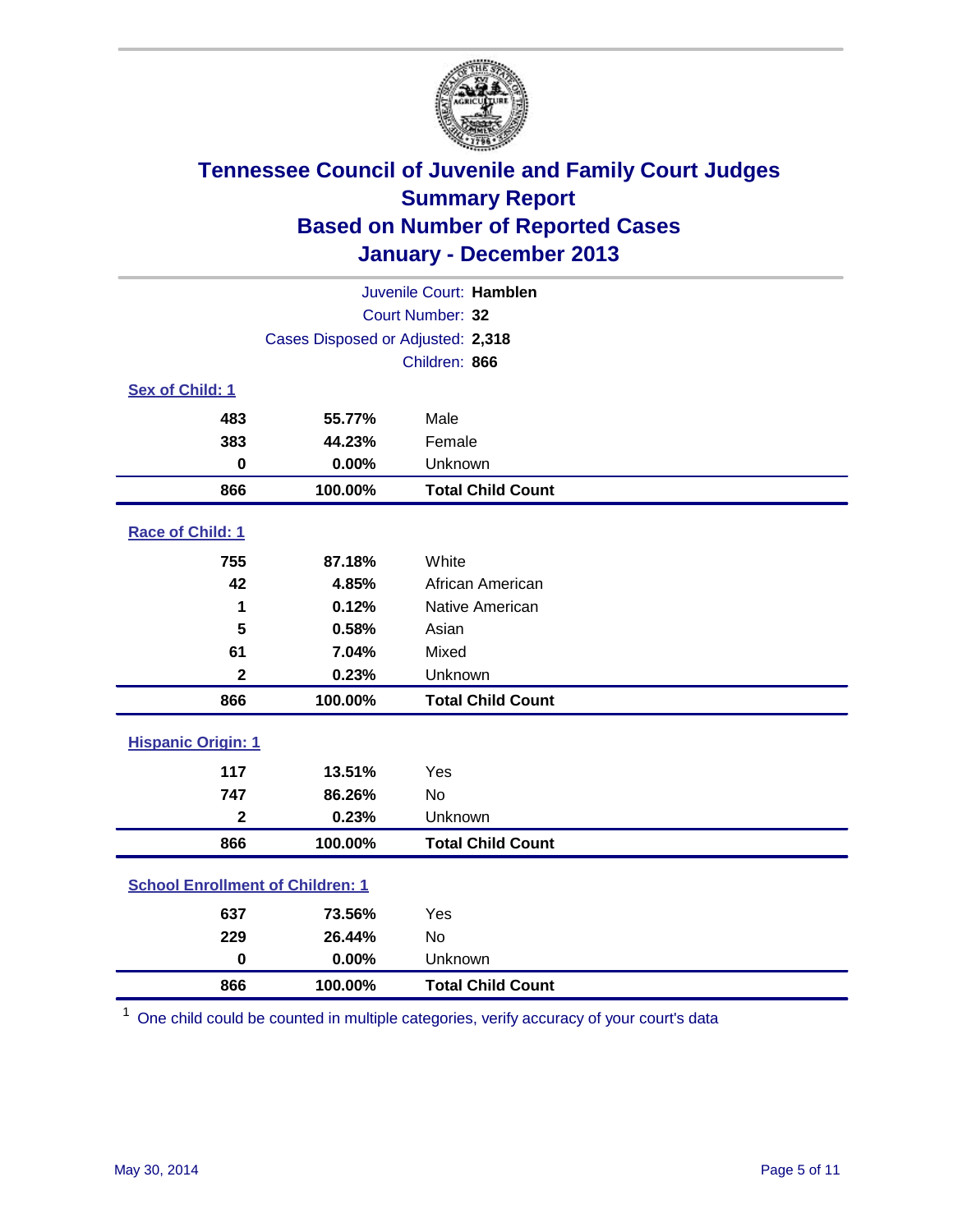

Court Number: **32** Juvenile Court: **Hamblen** Cases Disposed or Adjusted: **2,318** Children: **866**

#### **Living Arrangement of Child at Time of Referral: 1**

| 866 | 100.00%  | <b>Total Child Count</b>     |
|-----|----------|------------------------------|
| 13  | 1.50%    | Other                        |
| 1   | 0.12%    | Unknown                      |
| 3   | 0.35%    | Independent                  |
| 0   | $0.00\%$ | In an Institution            |
| 3   | 0.35%    | In a Residential Center      |
| 13  | 1.50%    | In a Group Home              |
| 123 | 14.20%   | With Foster Family           |
| 3   | 0.35%    | <b>With Adoptive Parents</b> |
| 203 | 23.44%   | <b>With Relatives</b>        |
| 95  | 10.97%   | With Father                  |
| 297 | 34.30%   | With Mother                  |
| 13  | 1.50%    | With Mother and Stepfather   |
| 6   | 0.69%    | With Father and Stepmother   |
| 93  | 10.74%   | With Both Biological Parents |
|     |          |                              |

#### **Type of Detention: 2**

| 2,318 | 100.00%  | <b>Total Detention Count</b> |  |
|-------|----------|------------------------------|--|
| 0     | $0.00\%$ | Other                        |  |
| 2,207 | 95.21%   | Does Not Apply               |  |
| 0     | $0.00\%$ | <b>Unknown</b>               |  |
| 0     | $0.00\%$ | <b>Psychiatric Hospital</b>  |  |
| 0     | 0.00%    | Jail - No Separation         |  |
| 0     | $0.00\%$ | Jail - Partial Separation    |  |
| 0     | 0.00%    | Jail - Complete Separation   |  |
| 111   | 4.79%    | Juvenile Detention Facility  |  |
| 0     | 0.00%    | Non-Secure Placement         |  |
|       |          |                              |  |

<sup>1</sup> One child could be counted in multiple categories, verify accuracy of your court's data

<sup>2</sup> If different than number of Cases (2318) verify accuracy of your court's data.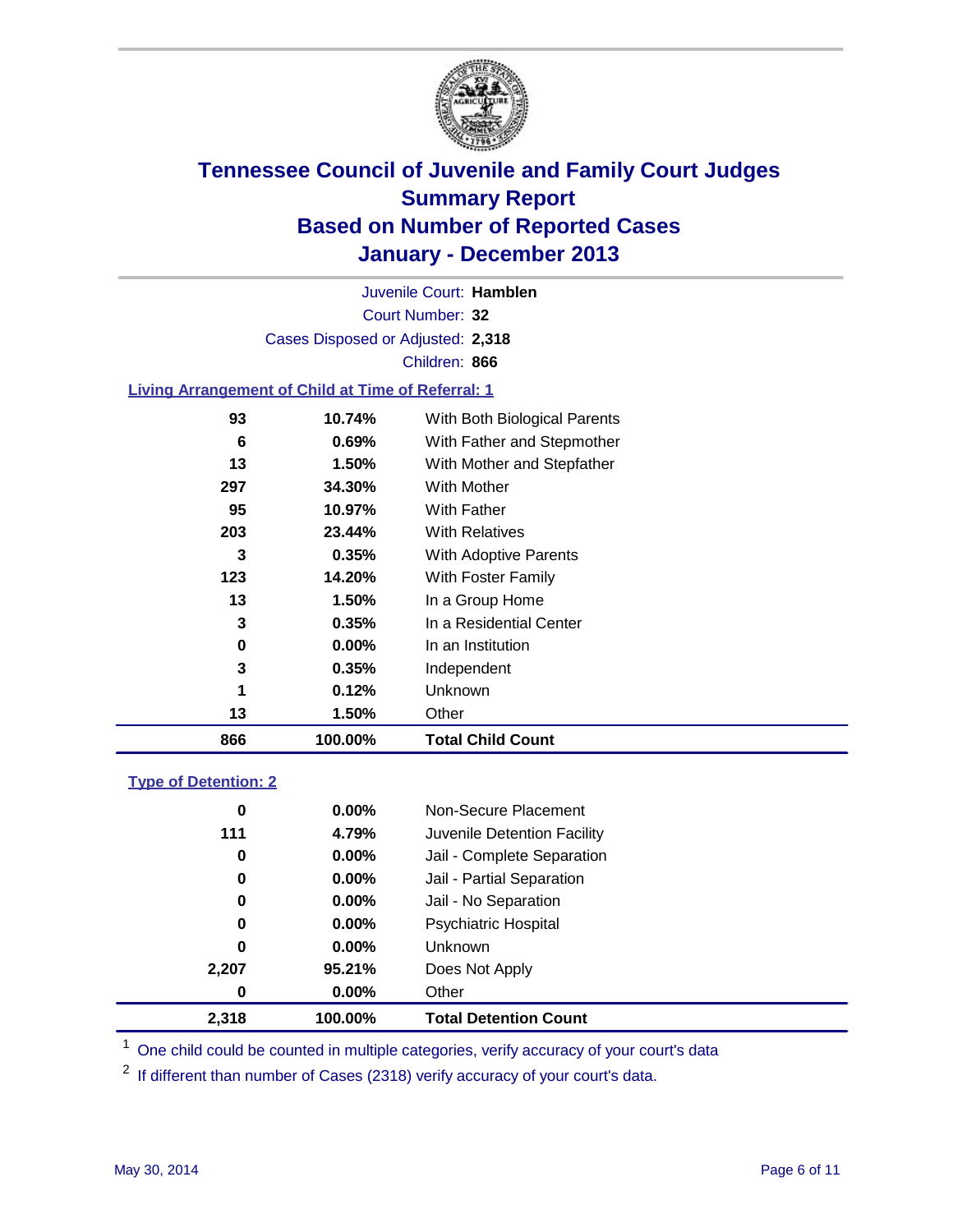

|                                                    | Juvenile Court: Hamblen           |                                      |  |  |
|----------------------------------------------------|-----------------------------------|--------------------------------------|--|--|
|                                                    | Court Number: 32                  |                                      |  |  |
|                                                    | Cases Disposed or Adjusted: 2,318 |                                      |  |  |
|                                                    |                                   | Children: 866                        |  |  |
| <b>Placement After Secure Detention Hearing: 1</b> |                                   |                                      |  |  |
| 71                                                 | 3.06%                             | Returned to Prior Living Arrangement |  |  |
| 34                                                 | 1.47%                             | Juvenile Detention Facility          |  |  |
| 4                                                  | 0.17%                             | Jail                                 |  |  |
| 1                                                  | 0.04%                             | Shelter / Group Home                 |  |  |
|                                                    | 0.04%                             | <b>Foster Family Home</b>            |  |  |
| 0                                                  | 0.00%                             | Psychiatric Hospital                 |  |  |
| 0                                                  | 0.00%                             | Unknown                              |  |  |
| 2,200                                              | 94.91%                            | Does Not Apply                       |  |  |
| 7                                                  | 0.30%                             | Other                                |  |  |
| 2,318                                              | 100.00%                           | <b>Total Placement Count</b>         |  |  |
|                                                    |                                   |                                      |  |  |
| <b>Intake Actions: 2</b>                           |                                   |                                      |  |  |
| 1,837                                              | 73.66%                            | <b>Petition Filed</b>                |  |  |
| 171                                                | 6.86%                             | <b>Motion Filed</b>                  |  |  |
| 1                                                  | 0.04%                             | <b>Citation Processed</b>            |  |  |
|                                                    | 0.04%                             | Notification of Paternity Processed  |  |  |
| 265                                                | 10.63%                            | Scheduling of Judicial Review        |  |  |
| 1                                                  | 0.04%                             | Scheduling of Administrative Review  |  |  |
| 218                                                | 8.74%                             | Scheduling of Foster Care Review     |  |  |
| $\bf{0}$                                           | 0.00%                             | Unknown                              |  |  |
| 0                                                  | 0.00%                             | Does Not Apply                       |  |  |
| 0                                                  | 0.00%                             | Other                                |  |  |
| 2,494                                              | 100.00%                           | <b>Total Intake Count</b>            |  |  |

<sup>1</sup> If different than number of Cases (2318) verify accuracy of your court's data.

 $2$  If different than number of Referral Reasons (2494), verify accuracy of your court's data.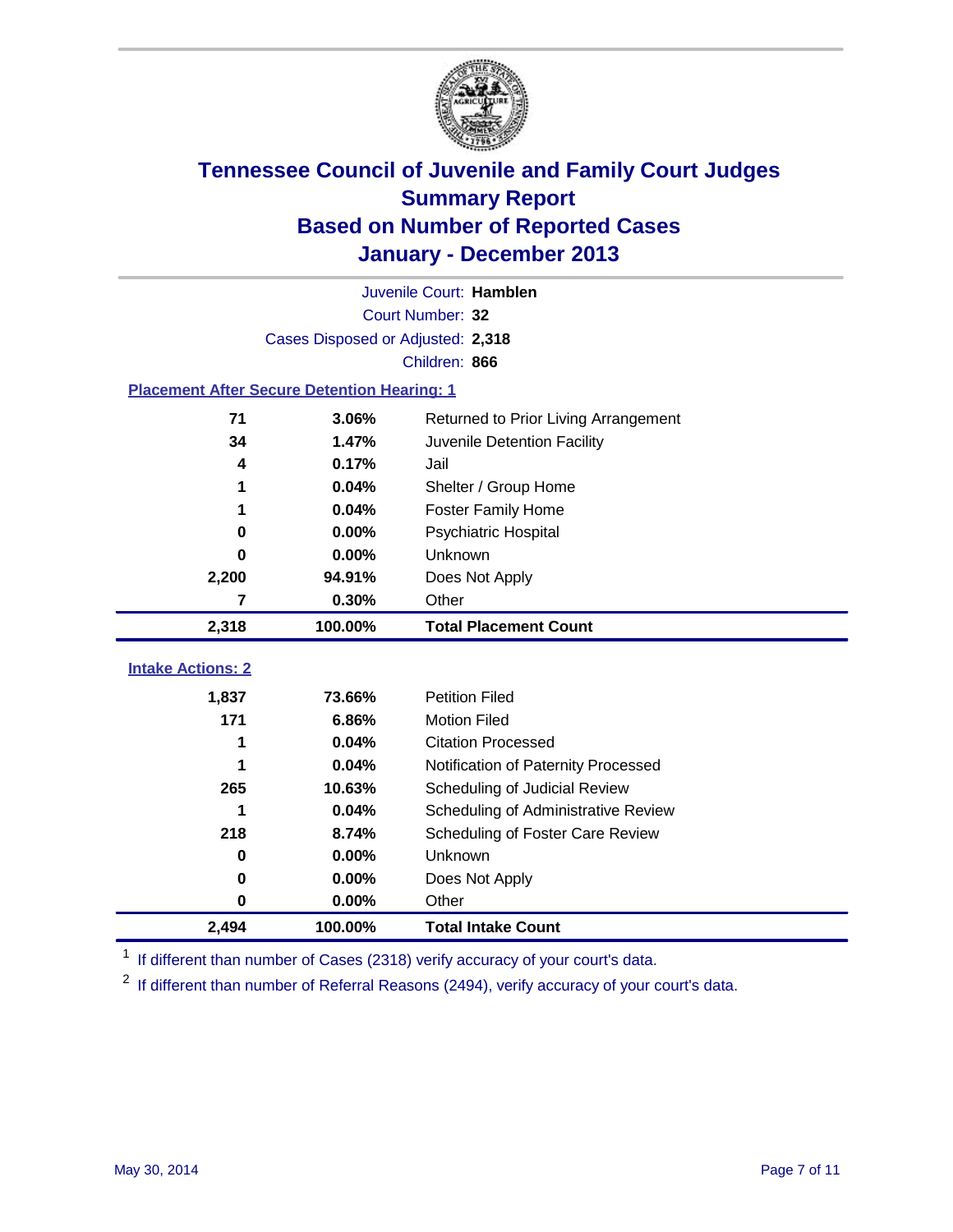

Court Number: **32** Juvenile Court: **Hamblen** Cases Disposed or Adjusted: **2,318** Children: **866**

#### **Last Grade Completed by Child: 1**

| 866          | 100.00% | <b>Total Child Count</b> |  |
|--------------|---------|--------------------------|--|
| 1            | 0.12%   | Other                    |  |
| 0            | 0.00%   | Unknown                  |  |
| 0            | 0.00%   | Never Attended School    |  |
| $\mathbf{2}$ | 0.23%   | Graduated                |  |
| 4            | 0.46%   | <b>GED</b>               |  |
| 0            | 0.00%   | Non-Graded Special Ed    |  |
| 1            | 0.12%   | 12th Grade               |  |
| 86           | 9.93%   | 11th Grade               |  |
| 119          | 13.74%  | 10th Grade               |  |
| 81           | 9.35%   | 9th Grade                |  |
| 85           | 9.82%   | 8th Grade                |  |
| 53           | 6.12%   | 7th Grade                |  |
| 44           | 5.08%   | 6th Grade                |  |
| 35           | 4.04%   | 5th Grade                |  |
| 29           | 3.35%   | 4th Grade                |  |
| 27           | 3.12%   | 3rd Grade                |  |
| 24           | 2.77%   | 2nd Grade                |  |
| 32           | 3.70%   | 1st Grade                |  |
| 31           | 3.58%   | Kindergarten             |  |
| 11           | 1.27%   | Preschool                |  |
| 201          | 23.21%  | Too Young for School     |  |

|                                         | 866 | 100.00% | <b>Total Child Count</b> |
|-----------------------------------------|-----|---------|--------------------------|
|                                         |     | 0.12%   | <b>Unknown</b>           |
|                                         | 833 | 96.19%  | No                       |
|                                         | 32  | 3.70%   | Yes                      |
| <b>Enrolled in Special Education: 1</b> |     |         |                          |

One child could be counted in multiple categories, verify accuracy of your court's data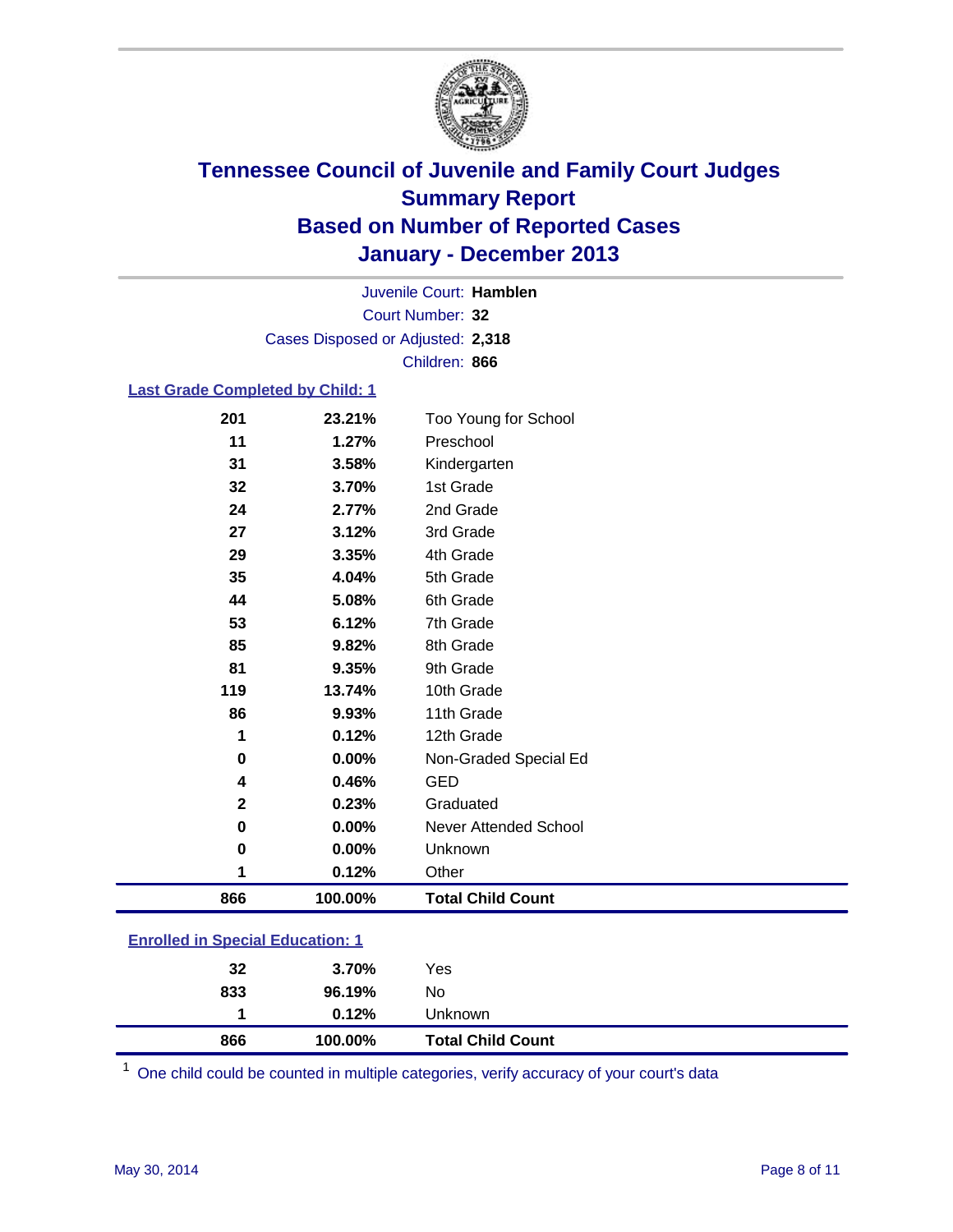

|                              |                                   | Juvenile Court: Hamblen   |
|------------------------------|-----------------------------------|---------------------------|
|                              |                                   | Court Number: 32          |
|                              | Cases Disposed or Adjusted: 2,318 |                           |
|                              |                                   | Children: 866             |
| <b>Action Executed By: 1</b> |                                   |                           |
| 1,621                        | 65.00%                            | Judge                     |
| 684                          | 27.43%                            | Magistrate                |
| 189                          | 7.58%                             | <b>YSO</b>                |
| 0                            | $0.00\%$                          | Other                     |
| 0                            | $0.00\%$                          | Unknown                   |
| 2,494                        | 100.00%                           | <b>Total Action Count</b> |

### **Formal / Informal Actions: 1**

| 37    | 1.48%    | Dismissed                                        |
|-------|----------|--------------------------------------------------|
| 88    | 3.53%    | Retired / Nolle Prosequi                         |
| 278   | 11.15%   | <b>Complaint Substantiated Delinquent</b>        |
| 115   | 4.61%    | <b>Complaint Substantiated Status Offender</b>   |
| 216   | 8.66%    | <b>Complaint Substantiated Dependent/Neglect</b> |
| 8     | 0.32%    | <b>Complaint Substantiated Abused</b>            |
| 0     | $0.00\%$ | <b>Complaint Substantiated Mentally III</b>      |
| 188   | 7.54%    | Informal Adjustment                              |
| 6     | 0.24%    | <b>Pretrial Diversion</b>                        |
| 0     | $0.00\%$ | <b>Transfer to Adult Court Hearing</b>           |
| 0     | 0.00%    | Charges Cleared by Transfer to Adult Court       |
| 179   | 7.18%    | Special Proceeding                               |
| 386   | 15.48%   | <b>Review Concluded</b>                          |
| 969   | 38.85%   | Case Held Open                                   |
| 24    | 0.96%    | Other                                            |
| 0     | $0.00\%$ | Unknown                                          |
| 2,494 | 100.00%  | <b>Total Action Count</b>                        |

<sup>1</sup> If different than number of Referral Reasons (2494), verify accuracy of your court's data.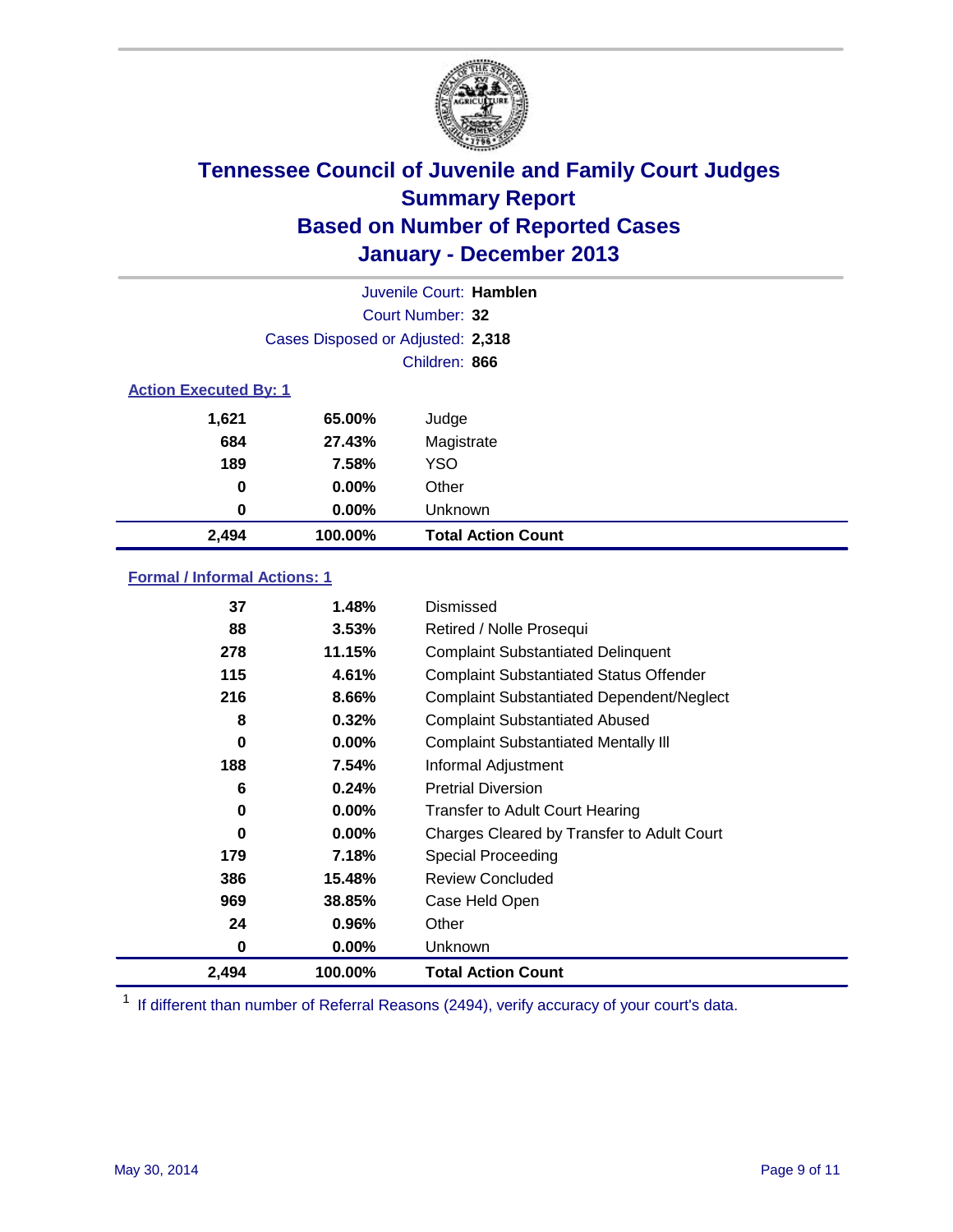

|                                                                                |                                   | Juvenile Court: Hamblen                              |
|--------------------------------------------------------------------------------|-----------------------------------|------------------------------------------------------|
|                                                                                |                                   | Court Number: 32                                     |
|                                                                                | Cases Disposed or Adjusted: 2,318 |                                                      |
|                                                                                |                                   | Children: 866                                        |
| <b>Case Outcomes:</b><br>There can be multiple outcomes for one child or case. |                                   |                                                      |
| 93                                                                             | 1.95%                             | <b>Case Dismissed</b>                                |
| 83                                                                             | 1.74%                             | Case Retired or Nolle Prosequi                       |
| 10                                                                             | 0.21%                             | Warned / Counseled                                   |
| 941                                                                            | 19.71%                            | Held Open For Review                                 |
| 155                                                                            | 3.25%                             | Supervision / Probation to Juvenile Court            |
| 70                                                                             | 1.47%                             | <b>Probation to Parents</b>                          |
| 0                                                                              | 0.00%                             | Referral to Another Entity for Supervision / Service |
| 92                                                                             | 1.93%                             | Referred for Mental Health Counseling                |
| 75                                                                             | 1.57%                             | Referred for Alcohol and Drug Counseling             |
| 17                                                                             | 0.36%                             | Referred to Alternative School                       |
| 10                                                                             | 0.21%                             | Referred to Private Child Agency                     |
| 20                                                                             | 0.42%                             | Referred to Defensive Driving School                 |
| 0                                                                              | 0.00%                             | Referred to Alcohol Safety School                    |
| 62                                                                             | 1.30%                             | Referred to Juvenile Court Education-Based Program   |
| 12                                                                             | 0.25%                             | Driver's License Held Informally                     |
| 0                                                                              | 0.00%                             | <b>Voluntary Placement with DMHMR</b>                |
| 2                                                                              | 0.04%                             | <b>Private Mental Health Placement</b>               |
| 0                                                                              | 0.00%                             | <b>Private MR Placement</b>                          |
| 0                                                                              | 0.00%                             | Placement with City/County Agency/Facility           |
| 0                                                                              | 0.00%                             | Placement with Relative / Other Individual           |
| 85                                                                             | 1.78%                             | Fine                                                 |
| 312                                                                            | 6.53%                             | <b>Public Service</b>                                |
| 16                                                                             | 0.34%                             | Restitution                                          |
| 1                                                                              | 0.02%                             | <b>Runaway Returned</b>                              |
| 37                                                                             | 0.77%                             | No Contact Order                                     |
| 52                                                                             | 1.09%                             | Injunction Other than No Contact Order               |
| 6                                                                              | 0.13%                             | <b>House Arrest</b>                                  |
| 1                                                                              | 0.02%                             | <b>Court Defined Curfew</b>                          |
| 0                                                                              | 0.00%                             | Dismissed from Informal Adjustment                   |
| 0                                                                              | 0.00%                             | <b>Dismissed from Pretrial Diversion</b>             |
| 0                                                                              | 0.00%                             | Released from Probation                              |
| 0                                                                              | 0.00%                             | <b>Transferred to Adult Court</b>                    |
| 0                                                                              | $0.00\%$                          | <b>DMHMR Involuntary Commitment</b>                  |